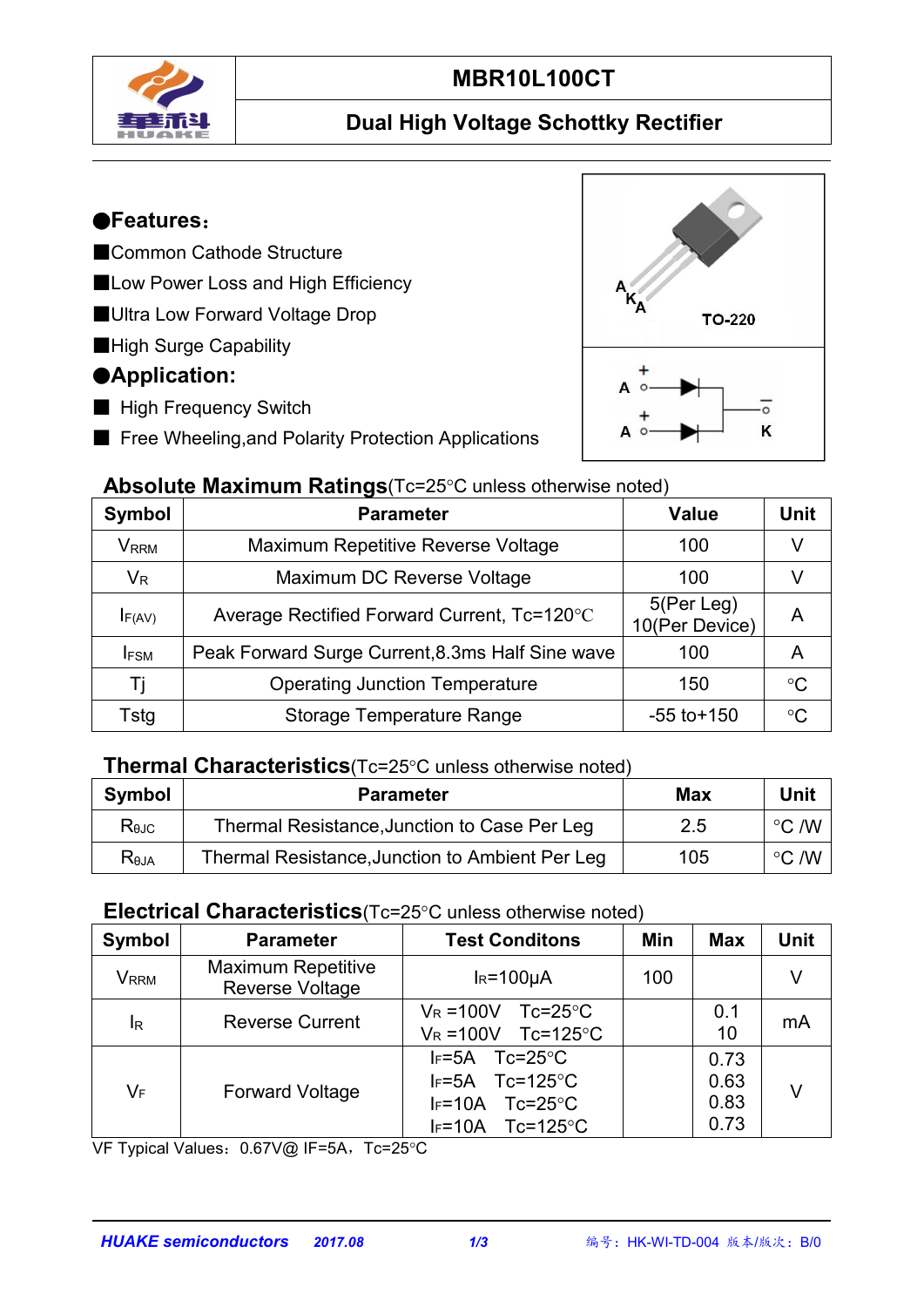

#### **MBR10L100CT**

## **Dual High Voltage Schottky Rectifier**

## **Typical Performance Characteristics**



#### **Figure 1. Forward Current Characteristics Figure 2. Reverse Leakage Current**





 $10$ 

Reverse Voltage, V<sub>R</sub>[V]

40

100

1000

100

10

 $\mathbf{1}$ 

 $\overline{1}$ 

 $F = 1MHz$ 

Juntion Capacitance, C<sub>I</sub>PF]